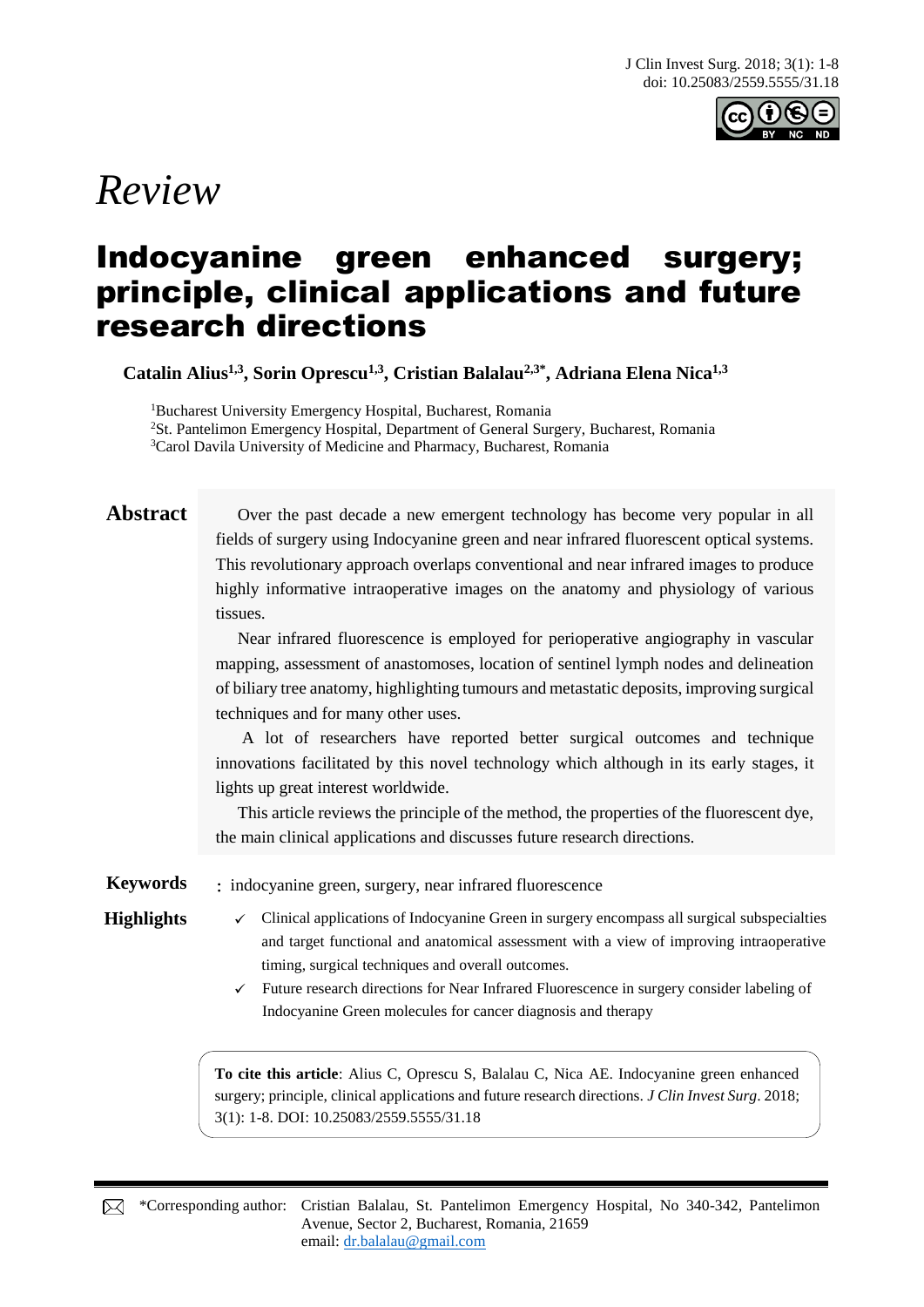#### **Introduction**

Novel technologies with potential to revolutionize the surgical field have been proposed over the past decades with various results. Near infrared fluorescence (NIRF) guided surgery using Indocyanine Green (ICG) is a promising emerging technique which enhances the surgical optical perspective beyond conventional viewing by overlapping in real time standard and NIR acquired images (1, 2). All surgical subspecialties have reported new uses for ICG and beneficial outcomes by employing NIRF technology. Recent data suggest that supplementary characterization of blood supply and lymph nodes in colorectal surgery improves the outcomes (3-5). This is possible by complete excision of affected lymph nodes, better intraoperative views of anatomical structures, vascular mapping and prevention of anastomotic leaks (6, 7). This article reviews the basic properties of the fluorophore, the fundamentals of the imaging systems and numerous clinical uses for NIRF assisted surgery. It puts emphasis on how these clinical applications could change various surgical techniques and envisages future research directions. When first synthetized in 1959 ICG was used in photography and then clinically translated to ophthalmology and neurosurgery (8-9). For decades its uses have been limited to topical applications and laboratory research. It was only because of the advances in optical technologies that we started to view ICG as a revolutionary chromophore. This coupled with its safe clinical profile has led to an exponential spread of the NIRF enhanced surgery. The first optical devices developed less than 15 years ago had large dimensions and modest specifications. In less than 10 years they have miniaturized, increased their technical characteristics and conquered all surgical subspecialties. Today we are looking into researching ICG labeled antigens with high affinity for tumoral markers in order to identify cancerous tissues, holographic goggles projecting ICG based augmented reality and highly potent chemical substances derived from ICG (10).

#### **Discussion**

Basics of NIR fluorescence imaging and ICG properties

Fluorescence is defined in simple terms as the emission of light from a substance which has already absorbed light or any other form of radiation. ICG is therefore a fluorescent molecule because it can re-emit light following light excitation. Since the emitted light has a lower energy than that of the absorbed radiation, its wavelength is longer. This characteristic defines all techniques have been published by various authors (18).

fluorophores, but what makes ICG unique among all other clinically safe fluorescent dyes is its emission light wavelength around 830nm (11). Although this band is in the invisible spectrum it allows differentiation of the ICG emitted light from the autofluorescence generated by blood and endogenous proteins which emit at lower wavelengths; this wavelength is also advantageous because infrared light above 900nm is absorbed by water. For these reasons Methylene Blue which has a peak emission spectrum around 700nm is much more challenging to use and less specific (1). Fluorescent NIR light is able to penetrate tissues to up to 1 cm (11-13) revealing details inaccessible to the naked eye, but in the invisible spectrum. Thanks to modern optical systems conventional imaging and NIR data can be overlapped to create augmented reality images that can provide supplementary anatomical and functional data.



**Figure 1.** ICG excitation and emission spectra

Indocyanine green is an anionic tricarbocyanine molecule with fluorescent properties when exposed to excitation lights between 750-800nm. It emits at around 830nm and has very low toxicity. ICG binds to plasma protein almost momentarily and has a relatively short half-life into the bloodstream (3-5 min). It is quickly extracted by the liver and concentrated unchanged into the bile for excretion. Since it is excreted almost entirely into the bile, ICG makes a perfect dye for visualization of biliary ducts under fatty tissues impenetrable to conventional light (14-16). Although with low toxicity and few side effects ICG is a sodium iodide compound and should not be used in patients with iodine allergy, or those suffering from certain thyroid conditions (17). ICG is unstable in aqueous solutions and needs to be used within 6 hours from reconstitution adding to the cost of using NIRF technology.

• Clinical applications

Surgeons pursuing better outcomes for their patients have imagined and used multiple uses for NIRF assisted surgery. Although initially ICG was used for clinical trials only, experimental surgery and new surgical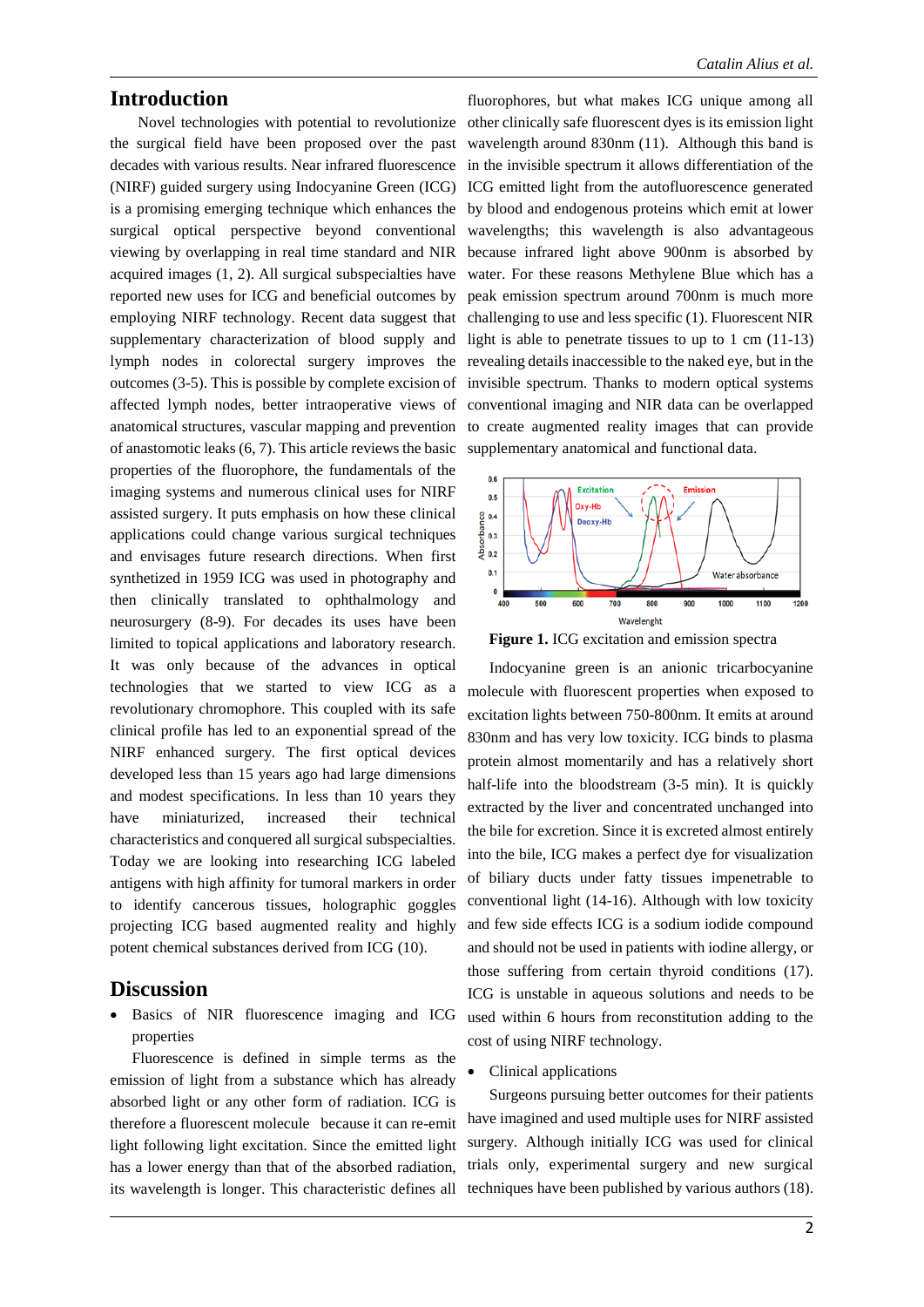#### • Colorectal surgery

The field of surgical techniques is constantly changing under the pressure of providing faster, safer and cheaper surgery. Colo-rectal surgeons are pursuing to improve the outcomes by lowering complications and by increasing survival rates for malignant conditions. Anastomotic leaks are reported with a frequency of up to 6-8 % depending on the site, types of anastomoses and general status of the patient (19-21). In order to reduce these numbers some authors have used ICG injected intravenously to assess the microvasculature of the bowel before fashioning anastomoses. ICG rapidly disperses into the blood stream and binds to plasma proteins. Its half live of 3 to 5 minutes allows sufficient time for assessment of perfusion at the bowel ends. Although the vast majority of the surgeons reported very good results, a recent systematic review concluded after analysing 790 papers that the lack of randomized controlled trials renders this technique promising but not backed up by strong evidence (22).

Ismael published in 2015 the first reported use of ICG in identification of the plane of resection in total mesorectal excision (TME). A small amount of ICG injected intramurally provided a pool of dye which leaked into the lymphatics progressively during the operation allowing for continuous assessment of resection limits and ensuring complete excision of the mesorectum (CME) (18).

Another closely related use of ICG in dissection techniques was reported by Kewada in 2018 in transperineal abdominopelvic resections (APRs). It consists of injection of fluorescent dye into the rectal mucosa to help delineate the posterior rectum and to identify the endopelvic fascia. Tattooing the endopelvic fascia could prevent nerve damage and contribute to lowering the morbidity associated with rectal surgery (23).

Assessment of bowel perfusion has a role in intraoperative evaluation of the ischemic bowel and in strangulated hernias. A recent concern regarding diffusion of the dye from the arterial phase into the venous circulation raised the possibility of misinterpretation of vascularization in borderline situations making intraoperative decision-making challenging. This phenomenon was observed especially when the bowel was assessed outside the optimal time frame (24).

Perhaps one of the most spectacular uses of NIRF technology consists of lymph node identification and correct designation of the apex lymph node. This allows for correct ligation of the vessels and compliance with

the most rigid oncological principles. The identification of the sentinel lymph node (SLN) is translated from breast surgery and consists of injecting ICG in albumin 30% allowing for slower absorption into the lymphatic system (25).

Although permanent tattooing is most usually employed at the time of index colonoscopy for tumour localization, ICG could be used with this purpose as well provided that tattooing is periprocedural. All of the above clinical applications have been proposed over the past decade and contributed to reshaping the approach of benign and malignant colorectal conditions. Authors who refashioned anastomoses and avoided leaks, those who performed more accurate lymphadenectomies and those who proposed new dissection techniques or mapping protocols have contributed immensely to the development of NIRF in surgical practice and reported improved outcomes. Despite these encouraging data some metanalyses have failed to demonstrate unequivocal superiority of fluorescent assisted surgery over conventional techniques suggesting the need for larger and statistically powerful clinical studies.

• Hepatobiliary surgery

One of the most common uses of ICG enhanced surgery is hepatobiliary surgery. Although liver resections and metastasectomies are performed in selected specialized centers, cholecystectomies are performed routinely worldwide. ICG is used to visualize the anatomy of the bile ducts through fatty tissues of various thickness which cover the common bile duct (CBD). The incidence of CBD injuries associated with laparoscopic cholecystectomies is three times higher than with the use of open techniques (26). Similarly, early cholecystectomy is considered to be more dangerous that interval cholecystectomy hence the strong recommendations in some parts of Europe to avoid surgery in the index admission. We demonstrated in a small study that early laparoscopic surgery assisted with NIRF is safe and the paradigm about late cholecystectomies might suffer revision should a larger study confirms the findings (27).

The use of ICG in surgery is still a grey area since there are no definite guidelines regarding the amounts of ICG to be administered. ICG is a very safe contrast agent. Doses for intraoperative assessment have been established empirically by using different amounts of ICG in various centers utilizing NIRF technology. Like with all fluorescent dyes quenching is a major disadvantage, meaning that at high concentrations of ICG the fluorescent effect stops following a linear increase and diminishes, fluorescence being absorbed by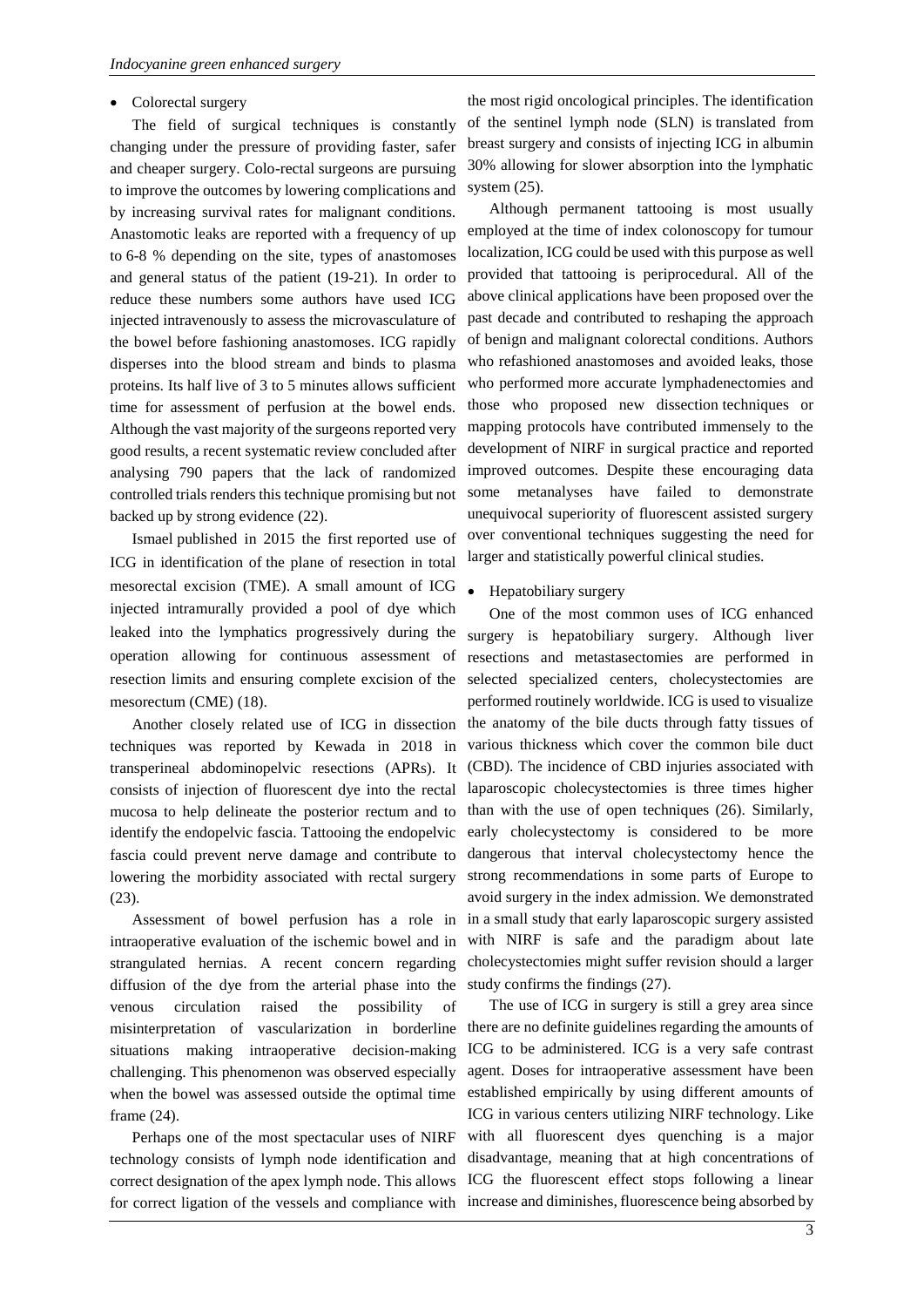authors have titrated from small concentrations to large concentrations, others have decided to administer ICG at 3 hours preoperatively, others with 24 hours before surgery. These different approaches have produced various results and established different methods. For instance, it has been empirically discovered that injection of ICG into the blood stream will help identifying liver metastases after 10-14 days because tumoral tissues will capture fluorophore molecules and will wash them out slower than normal tissues (29).

NIRF assisted surgery could be used to identify anomalies within the biliary tree and guide surgeons intraoperatively. In a recent article Coubeau affirms that transplant surgery` and emphasizes how vascularization of the CBD is crucial for a successful transplant. The authors presented a novel ICG based technique for assessing the donor bile duct blood supply more accurately.



**Figure 2.** Conventional laparoscopic view of the cystic pedicle



**Figure 3.** NIRF image showing cystic duct and CBD in augmented reality

#### • Plastic and breast surgery

ICGs main uses in plastic and breast surgery revolve around two main concepts: characterization of local blood supply and lymphatic assessment. Being able to observe the location and to evaluate the vascular bed of flaps and skin paddles has reduced morbidity and the need for reintervention in a lot of studies (30, 31).

the fluorophore itself (28). From this point of view some Holm was the first to use this technique in 2002 on 20 flaps reporting a strong correlation between NIRF filling defects and healing issues. We have used this technique to assess the skin flaps in mastectomies in order to prevent postmastectomy skin necrosis with variable results, but in dedicated oncoplastic centers a decrease in hypo-perfusion related complications have been reported (32, 33). The use of ICG in lymphatic mapping, SLN biopsy and lymph vessel assessment has gained a lot of popularity because of good results. The specificity of fluorescent dyes in SLN identification rose up to 95%, thus avoiding the need for unnecessary axillary node dissection (33, 34).

biliary tract complications `remain the Achilles heel in who performed reverse lymphatic mapping using ICG in An interesting application was described by Sakuray order to perform better dissection and to predict patients at high risk for developing postoperative lymphoedema (35, 36). Experimental data showed that in vitro ICG displays enhanced fluorescent properties if combined with plasma albumin, but in vivo Hutterman found no difference between subdermal injection of ICG alone and ICG premixed with serum albumin in identification of SLN (35). There are still controversies and contradictory results in relation to the optimum doses of ICG needed for various procedures and up to date consensus has not been reached. This is because the technique is young, and fluorescence is governed by concentration dependent quenching, the chemical environment varies, and optical systems have different performances.



**Figure 4**. Conventional image of SLN



**Figure 5**. NIRF of SLN in augmented reality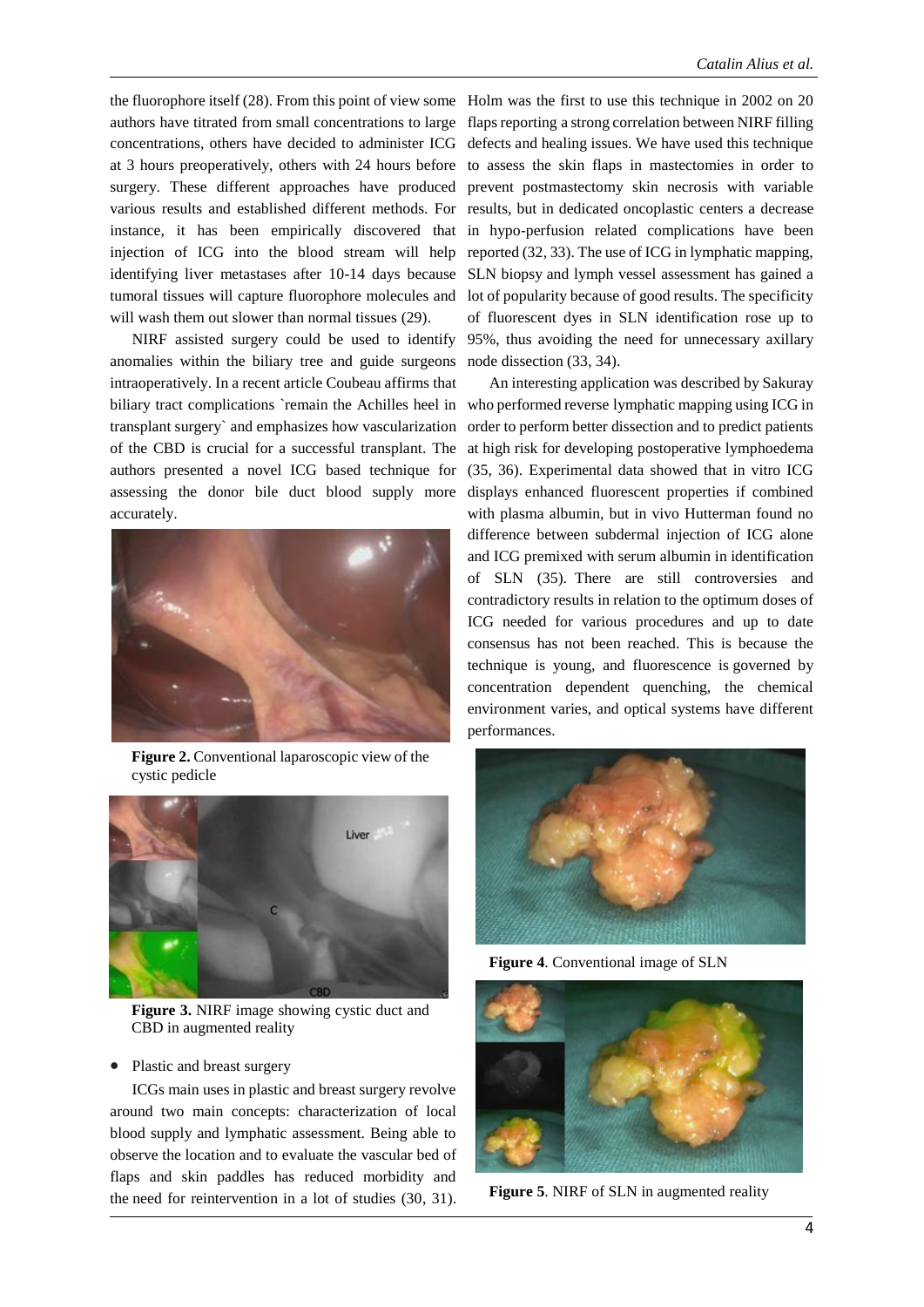• Endocrine surgery and miscellaneous indications

Real time intraoperative angiography of the parathyroid and adrenal glands has been recently reported. Currently intraoperative evaluation of the parathyroid glands is performed by visual inspection and postoperatively by measuring the level of parathyroid hormone. This has inferior specificity to intraoperative angiography and is easier to perform than laser Doppler flowmetry and oxygen spectroscopy (37, 38). The same technique is used in adrenal surgery to facilitate dissection of the gland from the surrounding tissues. Since ICG is relatively cheap and clinically safe, surgeons have envisaged numerous applications such as: identification of aberrant hepatic ducts, diagnosis of arterial occlusive disease, assessment of extravasation injuries associated with central lines and oncological catheters, treatment of varicose veins, identification of metastatic deposits, evaluation of gastric sleeves to predict leaks, etc. (39-42).

#### **Conclusions;** future research directions

Having reviewed the main uses of ICG in surgery one can imagine the potential of this technology and the importance of continuous research in this field. By reducing the hospital stay, the amount and the severity of complications related to surgery ICG NIRF could become affordable for smaller hospitals. Besides avoiding physical and emotional trauma in patients with postoperative complications the cost of using sophisticated technology for prevention of morbidity could be lower than the cost of treating the complications. The simple principle of ICG fluorescence has been reproduced with many artisanal devices designed and built by doctors and researchers all over the world (43). Relying on feedback from different in vivo studies we have begun to understand that different optical systems and differences in chemical composition, pH and temperature contribute to differences in reported excitation and emission spectra for ICG. From this point of view the fluorophore and the environment where it exhibits its fluorescence should be  $2$ . regarded as a dynamic complex (44-46).

In this direction studies related to the stability of ICG in aqueous solution, interactions with plasma proteins, changes in spectral activity and dose related efficiency have shown equivocal results. This area of research should be exploited in order to achieve a 3. chemical compound with higher stability after reconstitution and with better fluorescent properties. Imaging systems have evolved constantly and research in this filed must enhance the sensitivity of the detection

methods even further. The penetration of NIRF systems goes up to maximum depths of 10-15mm with a lot of clinical researchers reporting poor results in cohorts of patients with high BMIs. Colorectal surgery has made good progress in reducing postoperative complications using NIRF and although consistent data are lacking survival rates might be improved by more accurate dissection and identification of lymph nodes and vascular mapping. Some researchers wanted to go even further and proposed encapsulation and nanoparticle-ICG complexes in order to ensure slow release doses of ICG for tumour accumulation. ICG labelled with antibodies for targeting tumoral cells were studied in vivo on murine subjects. All the aforementioned research directions have reported modest results because binding ICG to other molecules alters its fluorescent properties (47-49).

Some tumours exhibit peculiar behavior in relation to ICG and extract small doses of fluorophore from the blood stream. Since ICG has a very short half-life it is rapidly washed out and the only remaining ICG molecules are those extracted and incorporated into the tumoral cells. This behavior might be used at staging laparoscopy to detect metastatic deposits. If used with high definition optical endoscopes ICG has a big potential in chromoendoscopy for assessment of Barrett's esophagus or inflammatory bowel diseases. We believe that NIRF will play an important role in the surgical filed shortly and research in this domain should be encouraged. This article summarized the main clinical applications of ICG in surgery, introduced the NIRF technology and mentioned some future research directions.

### **References**

- 1. Gioux S, Soo Choi H, Frangiony JV. Image Guided Surgery using Invisible Near Infrared Light: Fundamentals of Clinical Translation. *Mol Imaging*. 2010; 9(5): 237-55. PMID: 20868625
- 2. Boni L, David G, Mangano A. Dionigi G, Rausei S, Spampatti S, Cassinotti E, Fingerhut A. Clinical applications of indocyanine green (ICG) enhanced fluorescence in laparoscopic surgery. *Surg Endosc*. 2015; 29(7): 2046-55. PMID: 25303914, DOI: 10.1007/s00464-014-3895-x
- 3. Sherwinter DA. Transanal near-infrared imaging of colorectal anastomotic perfusion. *Surg Laparosc Endosc Percutan Tech*. 2012; 22(5): 433–36. PMID: 23047388, DOI: 10.1097/SLE.0b013e3182601eb8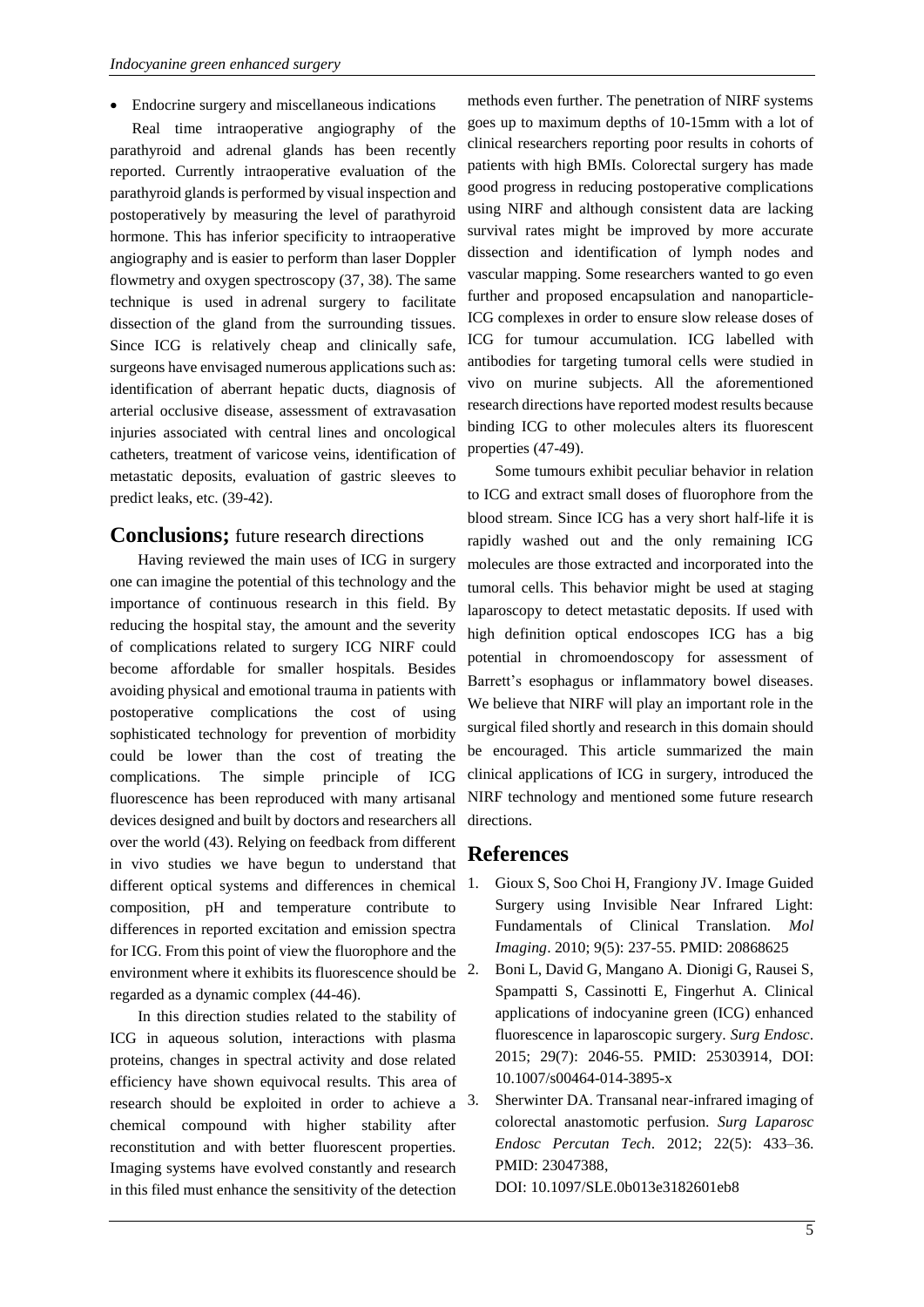- 4. Vettoretto N, Saronni C, Harbi A, Balestra L, 14. Landsman ML, Kwant G, Mook GA, Zijlstra WG. Taglietti L, Giovanetti M. Critical view of Safety During Laparoscopic Cholecystectomy. *JSJS* 2011; 15(3): 322-5. PMID: 21985717, DOI: 10.4293/108680811X13071180407474
- 5. Haslik W, Pluschnig U, Steger GG, Zielinski CC, 15. Mordon S, Devoisselle JM, Soulie-Begu S, Schrögendorfer KF, Nedomansky J, Bartsch R, Mader RM. Indocyanine green video angiography predicts outcome of extravasation injuries. *PLoS One*. 2014; 21; 9(8): e103649. PMID: 25144707, DOI: 10.1371/journal.pone.0103649
- 6. Schaafsma BE, Mieog JSD, Hutteman M, van der Vorst JR, Kuppen PJ, Löwik CW, Frangioni JV, van de Velde CJ, Vahrmeijer AL. The clinical use of indocyanine green as a near-infrared fluorescent contrast agent for image-guided oncologic surgery. 17. Diaconescu M, Obleaga CV, Mirea CS, Ciorbagiu *J Surg Oncol*. 2011; 104(3): 323–32. PMID: 21495033, DOI: 10.1002/jso.21943
- 7. Hellan M, Spinoglio G, Pigazzi A, Lagares-Garcia JA. The influence of fluorescence imaging on the sided colorectal surgery. *Surg Endosc.* 2014; 28(5): 1695-702. PMID: 24385249, DOI: 10.1007/s00464- 013-3377-6
- 8. Moore G, Hunter S, Hubbard T. Clinical and experimental studies of fluorescein dyes with central nervous system tumors. *Ann Surg*. 1949; 130(4): 637–42. PMID: 17859457
- 9. Novotny H, Alvis D. A method of photographing fluorescence in circulating blood of the human eye. *Tech Doc Rep SAM-TDR USAF Sch Aerosp Med*. 1960; 60: 1–4. PMID: 13729801
- 10. Kock M, Ntziachristos V. Advancing surgical vision with fluorescence imaging. *Annu Rev Med*. 2016; 67: 153-64. PMID: 26768238, DOI: 10.1146/annurev-med-051914-022043
- 11. Miwa M. The principle of ICG fluorescence method. *Open Surg Oncol J*. 2010; 2: 26-8.
- 12. Yoneya S, Saito T, Komatsu Y, Koyama I, Takahashi K, Duvoll-Young J. Binding properties of indocyanine green in human blood. *Invest Ophthalmol Vis Sci*. 1998; 39(7): 1286-90. PMID: 9620093
- 13. Zarrinpar A, Dutson E, Mobley C. Busuttil RW, Lewis CE, Tillou A, Cheaito A, Hines OJ, Agopian VG, Hiyama DT. Intraoperative Laparoscopic Near Infrared Fluorescence Cholangiography to Facilitate Anatomical Identification: When to Give Indocyanine Green and How Much. *Surg Innov*. 2016; 23(4): 360-5. PMID: 26964557, DOI: 10.1177/1553350616637671
- Light-absorbing properties, stability, and spectral stabilization of indocyanine green. *J Appl Physiol*. 1976; 40(4): 575-83. PMID: 776922, DOI: 10.1152/jappl.1976.40.4.575
- Desmettre T. Indocyanine green: physicochemical factors affecting its fluorescence in vivo. *Microvasc Res*. 1998; 55(2): 146-52. PMID: 9521889, DOI: 10.1006/mvre.1998.2068
- 16. Cherrick GR, Stein SW, Leevy CM, Davidson CS. Indocyanine green: observations on its physical properties, plasma decay, and hepatic extraction. *J Clin Invest*. 1960; 39: 592-600. PMID: 13809697, DOI: 10.1172/JCI104072
- MC, Moraru E, Vilcea ID. Mandatory multidisciplinary approach for the evaluation of the lymph node status in rectal cancer. *J Mind Med Sci*. 2018; 5(1): 29-38. DOI: 10.22543/7674.51.P2938
- location of bowel transaction during robotic left 18. Ismael G, Al Furajii H, Cahill RA. Near-infrared laparoscopic fluorescence to guide fascial plane identification in total mesorectal excision for rectal cancer: A Video Vignette. *Colorectal Dis*. 2015; 17 Suppl 3: 36. PMID: 26394742, DOI: 10.1111/codi.13089
- special reference to their use for the diagnosis of 19. Protyniak B. Dinallo AM, Boyan WP Jr, Dressner RM, Arvanitis ML. Intraoperative indocyanine green fluorescence angiography - an objective evaluation of anastomotic perfusion in colorectal surgery. *Am Surg*. 2015; 81(6): 580-4. PMID: 26031270
	- 20. Sherwinter DA. Transanal near-infrared imaging of colorectal anastomotic perfusion. *Surg Laparosc Endosc Percutan Tech*. 2012; 22(5): 433–6. PMID: 23047388, DOI: 10.1097/SLE.0b013e3182601eb8
	- 21. Thompson SK, Chang EY, Jobe BA. Clinical review: healing in gastrointestinal anastomoses, part I. *Microsurgery*. 2006; 26(3): 131–6. PMID: 16518804, DOI: 10.1002/micr.20197
	- 22. Degett H, Andersen H, Gogenur I. Indocyanine green fluorescence angiography for intraoperative assessment of gastrointestinal anastomotic perfusion: a systematic review of clinical trials. *Langenbecks Arch Surg*. 2016; 401(6): 767-75. PMID: 26968863, DOI: 10.1007/s00423-016- 1400-9
	- 23. Kawada K, Hida K, Yoshitomy M, Sakai Y. A novel use of indocyanine green to identify the plane of dissection during transperineal approach of abdominoperineal resection – a video vignette.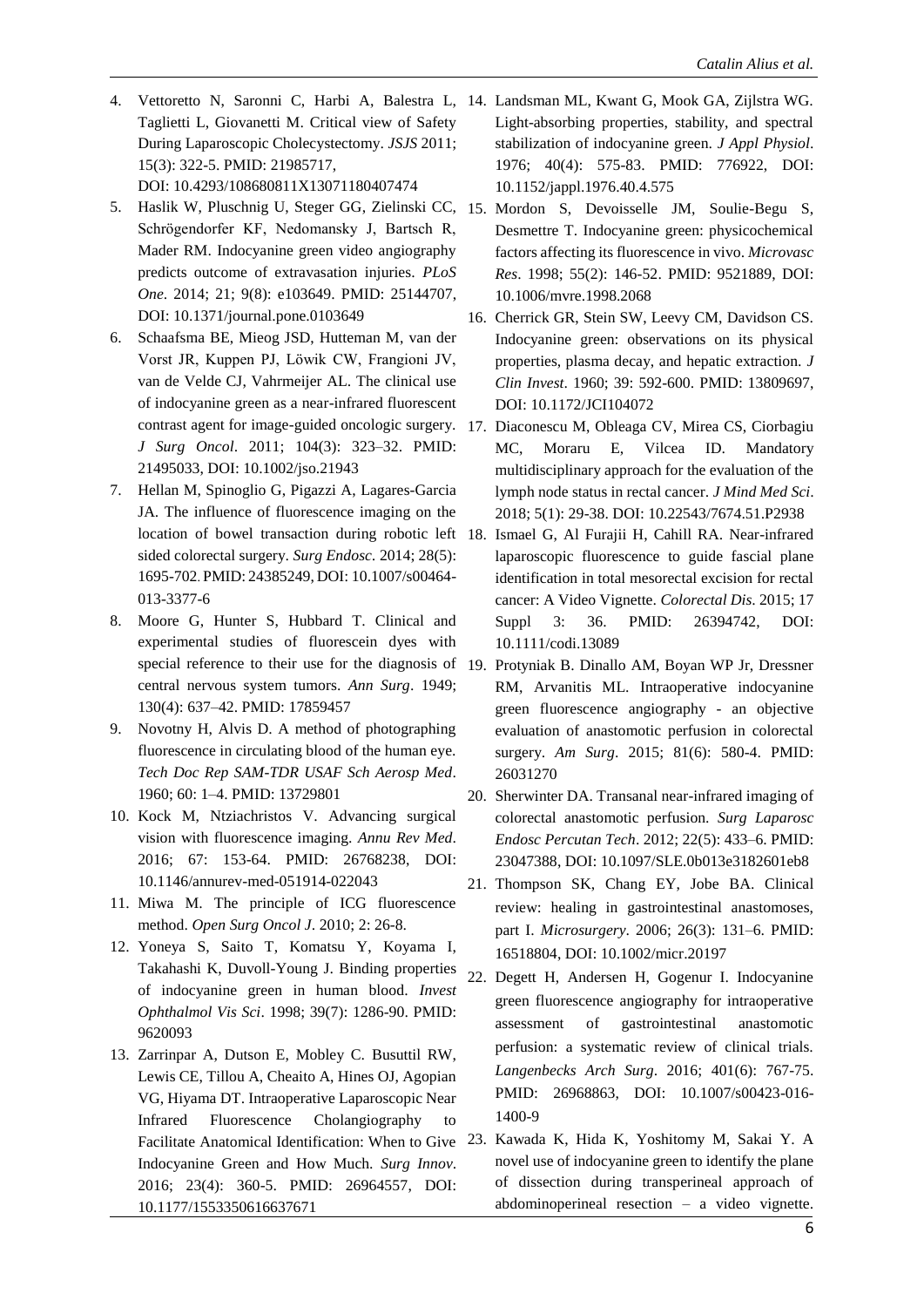*Colorectal Dis*. 2018; PMID: 29512858, DOI: 10.1111/codi.14065

N, Ito E, Nakajima K, Yanagisawa S, Kitajima M, Suzuki Y. A case of incarcerated femoral hernia with intestinal blood flow assessment by bright field full-color near-infrared fluorescence camera: Report of a case. *Int J Surg Case Rep*. 2016; 29: 234-236. PMID: 27918980,

DOI: 10.1016/j.ijscr.2016.11.041

- 25. Hutteman M, Mieog JSD, van der Vorst JR, Liefers GJ, Putter H, Löwik CW, Frangioni JV, van de Velde CJ, Vahrmeijer AL. Randomized, doubleblind comparison of indocyanine green with or fluorescence imaging of sentinel lymph nodes in breast cancer patients. *Breast Cancer Res Treat*. 2011; 127(1): 163–70. PMID: 21360075, DOI: 10.1007/s10549-011-1419-0
- 26. Halbert C, Pagkratis S, Yang J, Meng Z, Altieri MS, Parikh P, Pryor A, Talamini M, Telem DA. Beyound the learning curve: incidence of bile duct injuries following laparoscopic cholecystectomy 2016; 30(6): 2239-43. PMID: 26335071, DOI: 10.1007/s00464-015-4485-2
- 27. Alius C, Gradinaru S, Nica Adriana. Indocyanine green enhanced laparoscopic cholecistectomy in acute patients: do we need a revision of the safety paradigms? *Romanian Medical Journal*. 2017; 64(2): 151-4.
- 28. [Coubeau L,](https://www.ncbi.nlm.nih.gov/pubmed/?term=Coubeau%20L%5BAuthor%5D&cauthor=true&cauthor_uid=28823377) [Frezin J,](https://www.ncbi.nlm.nih.gov/pubmed/?term=Frezin%20J%5BAuthor%5D&cauthor=true&cauthor_uid=28823377) [Dehon R,](https://www.ncbi.nlm.nih.gov/pubmed/?term=Dehon%20R%5BAuthor%5D&cauthor=true&cauthor_uid=28823377) [Lerut J,](https://www.ncbi.nlm.nih.gov/pubmed/?term=Lerut%20J%5BAuthor%5D&cauthor=true&cauthor_uid=28823377) [Reding R.](https://www.ncbi.nlm.nih.gov/pubmed/?term=Reding%20R%5BAuthor%5D&cauthor=true&cauthor_uid=28823377) Indocyanine green fluoroscopy and liver transplantation: a new technique for the intraoperative assessment of bile duct vascularization. *[Hepatobiliary Pancreat Dis Int](https://www.ncbi.nlm.nih.gov/pubmed/28823377)*. 2017; 16(4): 440-2. PMID: 28823377, DOI: 10.1016/S1499-3872(17)60040-7
- cholecystectomy: risk factors, mechanisms, type, severity and immediate detection. *Acta Chir Bel*. 2003; 103(2): 154-60. PMID: 12768857
- 30. Burnier P, NIddam J, Bosc R, Hersant B, Meningaud JP. Indocyanine green applications in plastic surgery: A review of the literature. *[J Plast](https://www.ncbi.nlm.nih.gov/pubmed/28292569)  [Reconstr Aesthet Surg](https://www.ncbi.nlm.nih.gov/pubmed/28292569)*. 2017; 70(6): 814-27. PMID: 28292569, DOI: 10.1016/j.bjps.2017.01.020
- 31. Holm C, Tegeler J, Mayr M, Becker A, Pfeiffer UJ, Mühlbauer W. Monitoring free flaps using laser-39. Frattini F, Lavazza M, Mangano A, Amico F, induced fluorescence of indocyanine green: a preliminary experience. *Microsurgery* 2002;

22(7): 278-87. PMID: 12404345, DOI: 10.1002/micr.10052

- 24. Ryu S, Yoshida M, Ohdaira H. Tsutsui N, Suzuki 32. Phillips BT, Lanier ST, Conkling N, Wang ED, Dagum AB, Ganz JC, Khan SU, Bui DT. Intraoperative perfusion techniques can accurately predict mastectomy skin flap necrosis in breast reconstruction: results of a prospective trial. *Plast Reconstr Surg*. 2012; 129(5): 778e-88e. PMID: 22544108, DOI: 10.1097/PRS.0b013e31824a2ae8
	- 33. Duggal CS, Madni T, Losken A. An outcome analysis of intraoperative angiography for postmastectomy breast reconstruction. *Aesthet Surg J*. 2014; 34(1): 61-5. PMID: 24396073, DOI: 10.1177/1090820X13514995
	- without albumin premixing for near-infrared 34. Hirano A, Kamimura M, Ogura K, Kim N, Hattori A, Setoguchi Y, Okubo F, Inoue H, Miyamoto R, Kinoshita J, Fujibayashi M, Shimizu T. A comparison of indocyanine green fluorescence imaging plus blue dye and blue dye alone for sentinel node navigation surgery in breast cancer patients. *Ann Surg Oncol*. 2012; 19(13): 4112-6. PMID: 22782671, DOI: 10.1245/s10434-012- 2478-0
	- normalize to open in the modern era. *Surg Endosc*. 35. Păduraru M, Ponchietti L, Casas IM, Pereira J, Landaluce-Olavarria A, Mariani D. Emergency surgery and Limitation of therapeutic effort in relation to neurologic deterioration in elderly patients – a survey of European surgeons. *J Mind Med Sci*. 2017; 4(2): 142-147. DOI: 10.22543/7674.42.P142147
		- 36. Sakurai T, Endo M, Shimizu K, Yoshimizu N, Nakajima K, Nosaka K, Dai Y, Iwao A, Jinnai Y. Axillary reverse mapping using fluorescence imaging is useful for identifying the risk group of postoperative lymphedemas in breast cancer patients undergoing sentinel node biopsies. *J Surg Oncol*. 2014; 109(6): 612-5. PMID: 24310418, DOI: 10.1002/jso.23528
- 29. Gigot JF. Bile duct injury during laparoscopic 37. Dionigi G, Bacuzzi A, Boni L, Rovera F, Piantanida E, Tanda ML, Diurni M, Carcano G, Luigi B, Cuffari S, Dionigi R. Influence of new technologies on thyroid surgery: state of the art. *Expert Rev Med Devices*. 2005; 2(5): 547-57. PMID: 16293066, DOI: 10.1586/17434440.2.5.547
	- 38. Dionigi G, Bacuzzi A, Bertocchi V, Carrafiello G, Boni L, Rovera F, Dionigi R. Safe incorporation of new technologies in thyroid surgery. *Expert Rev Med Devices*. 2008; 5(6): 747-58. PMID: 19025350, DOI: 10.1586/17434440.5.6.747
	- Rausei S, Rovera F, Boni L, Dionigi G. Indocyanine green-enhanced fluorescence in laparoscopic sleeve